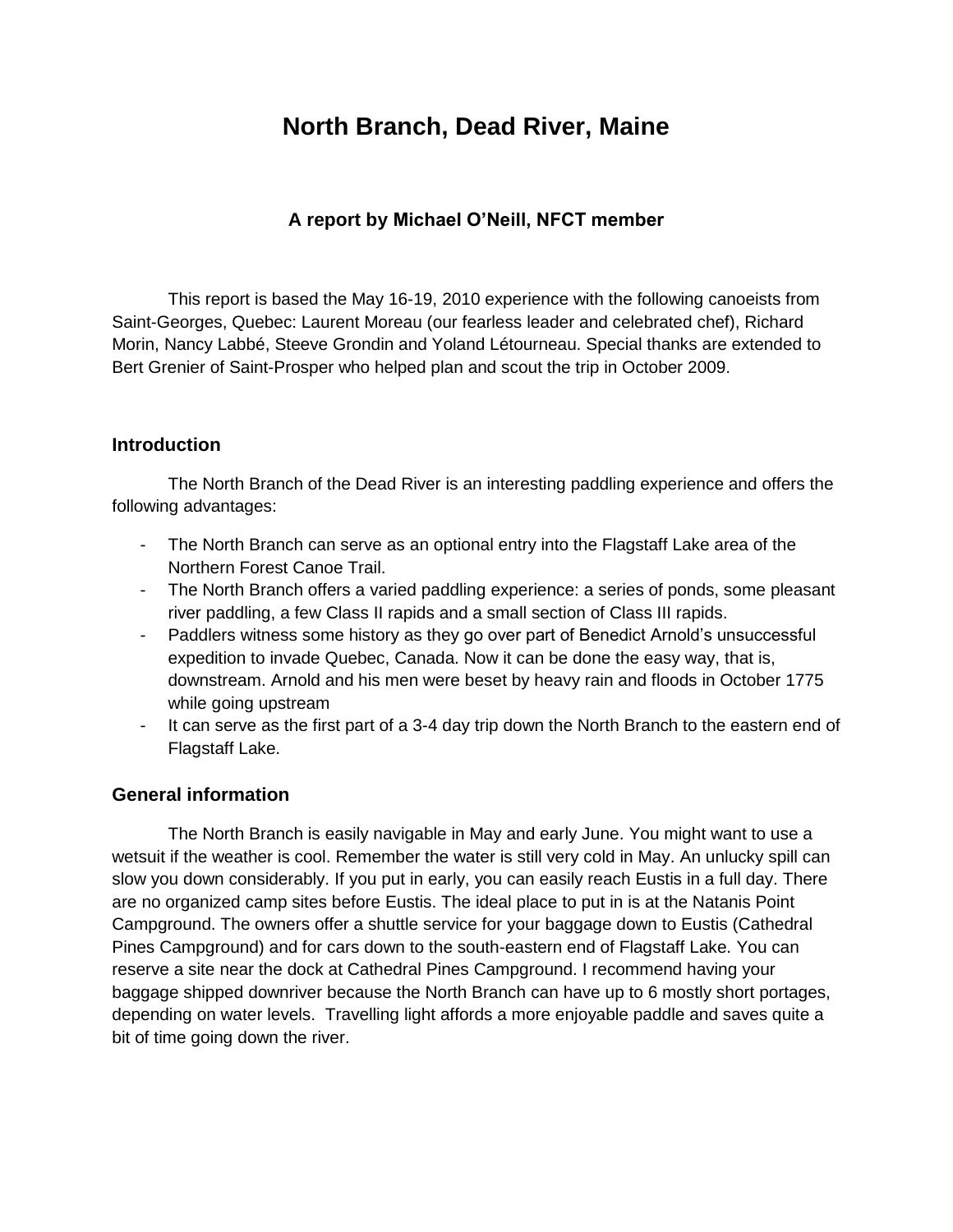#### **Paddling the North Branch to Eustis** (19 miles)

Put in Natanis Point Campground and paddle five miles in a south-easterly direction across the Chain Lakes, a series of five ponds in almost pristine wilderness. Route 27 runs parallel to the North Branch and is mostly out of sight. The ponds provide a lovely paddle framed by rolling hills and mountains. The prevailing winds are at your back.

At the end of the last pond, there is a small dam to portage around. The River begins here with 0.75 mile of fast water. This swift current is a bit of a surprise after the quiet water of the Chain Lakes. Quick water continues until you pass under the Route 27 Bridge. Continue with good current for 1.5 miles until you hear Sarampus Falls. These smallish falls merit respect; a three-foot ledge awaits. After the portage, there is a nice picnic area with facilities, an ideal spot for a break or for lunch. Within fifty yards, you come upon Little Sarampus Falls which may require another portage or lining your craft. Continue along the river for 4.25 miles to Shagadee Falls which has ledges on either side. Another portage.

Another 4.25 miles of paddling brings you to Upper Ledge Falls where another portage on the left may be required, depending on water levels. **Now you'll see some action**. About 150 yards of Class II rapids lead you right into some 300 yards of Class III. Ledge Falls requires some scouting. ATTENTION!! Try to stop before getting into this section that begins with a sharp drop by a boulder on the left. Continue 2.25 miles to Eustis Dam. Here you will have a 200 yard portage around the hydro-electric dam. The river now widens considerably. Head for Cathedral Pines Campground on the right after the low bridge. You'll see a large dock with canoes, kayaks and pedal boats onshore. Sites are large and can easily accommodate 2 or 3 small tents. Enjoy the showers after a very full day.

The next morning, head out on the wide river into Flagstaff Lake. The NFCT Guidebook and NFCT Map #9 provide a lot of quality information to guide you. To that detailed information, I would add:

- Do not waste time looking for sites like the one near Old Flagstaff Village or the one south of Picked Chicken Hill. They are hard to locate, primitive and not maintained. Head for Hurricane Island, a nice site on a small island. It can be breezy here, which is helpful in buggy weather.
- We did not stop Savage Farm but it looked acceptable.
- Myers Lodge at the west end of the lake and Round Barn (and several nearby sites) on the southeast are maintained sites with facilities. However they have road access so they do fill up with campers and some party-seeking rowdies especially on weekends.

You can take out at Bog Brook Landing, the south-east tip of Flagstaff Lake. Your vehicles will be parked here if you arrange for a shuttle. It is an easy drive back to route 27.